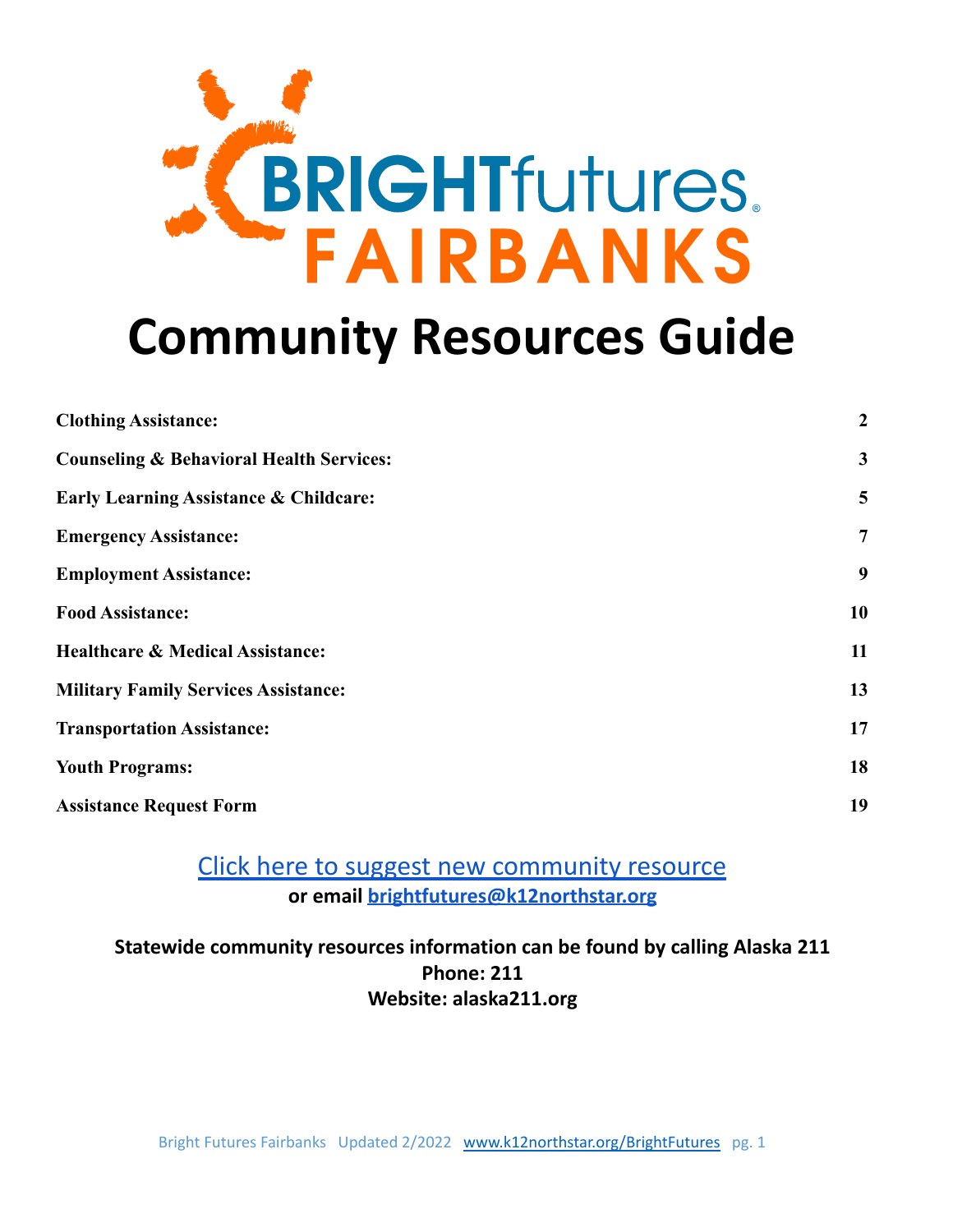# **Clothing Assistance:**

<span id="page-1-0"></span>**Summit Church Alaska:** Maintains a closet of children's clothing and winter gear (coats, hats, gloves, boots) for distribution to those in need anywhere in the community. Also provides some adult clothing.

Phone: (907) 488-9084 Location: 3340 Badger Road North Pole, AK 99705 Website: [www.summitAK.org](http://www.summitak.org)

**Love, INC (In the Name of Christ):** Network of local, Christian churches committed to helping people in need. *Coordinates a winter clothing drive among churches.* Operates numerous programs including a Telephone Clearinghouse that connects people in need with community and church resources that can address many different needs, Transportation Program, Budget Counseling Program, Furniture Garage, Personal Needs Closet, and Firewood Project.

Phone: (907) 452-3876 Location: 818 26th Ave. Fairbanks, AK 99701 Website: [www.loveincfairbanks.org](http://www.loveincfairbanks.org)

**The Door, Fairbanks Youth Advocates:** Maintains a closet of clothes and winter gear (coats, hats, gloves, boots) for distribution to those in need anywhere in the community. Targeted towards adolescents and young adults. Call to schedule a visit, or watch for monthly open house.

Phone: (907)374-5678 Location: 138 10th Avenue, Fairbanks, AK 99701 Website: [www.fairbanksyouthadvocates.org](http://www.fairbanksyouthadvocates.org)

**FYNDOUT Free Clinic:** Maintains a closet of clothes for infants and toddlers as part of their parenting program. Maternity clothing also available.

Phone: (907) 455-8255 Location: 1402 Wilbur Street, Fairbanks, AK 99701 Website: [www.fydnoutfree.com](http://www.fydnoutfree.com)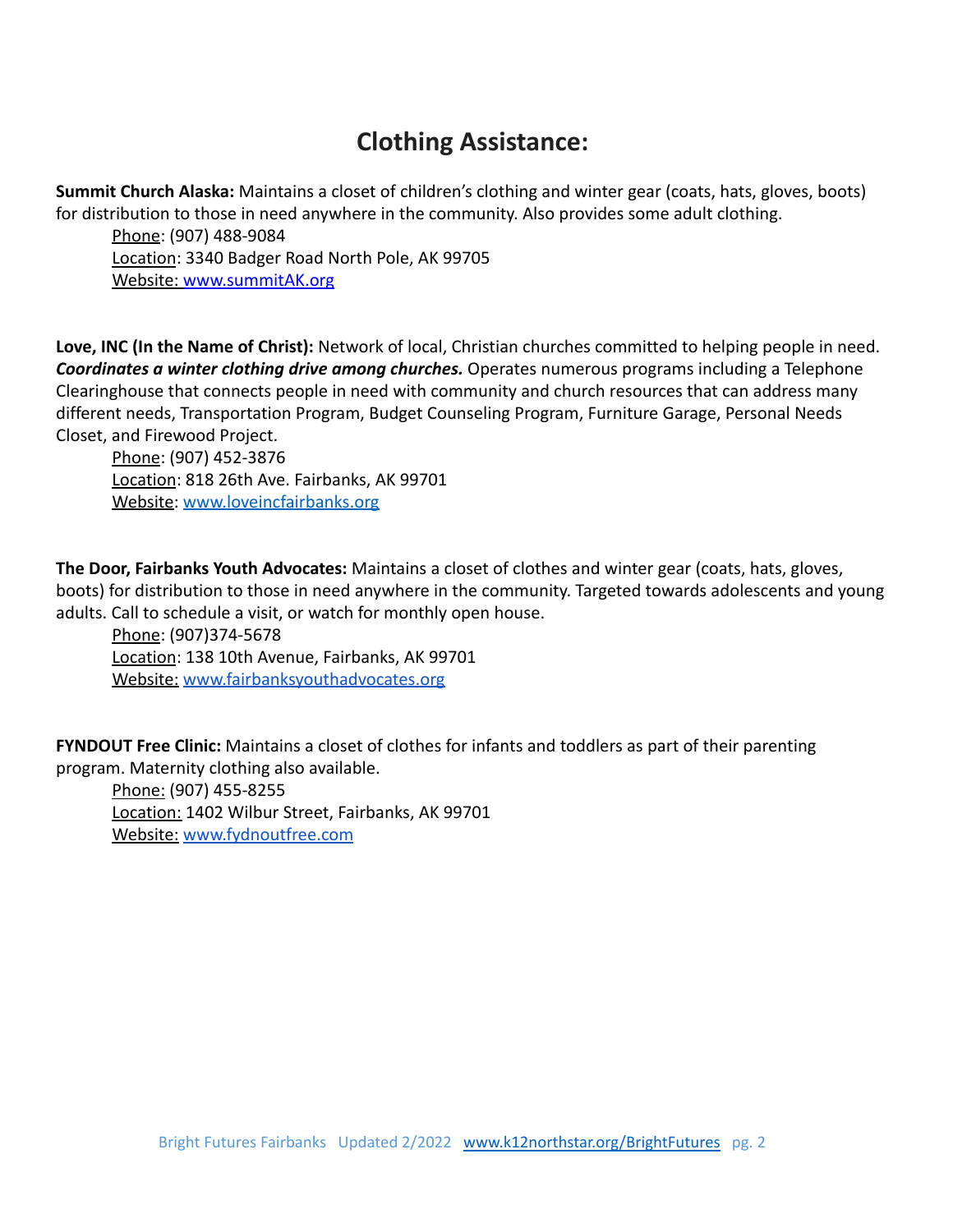# **Counseling & Behavioral Health Services:**

<span id="page-2-0"></span>**Alaska Behavioral Health:** Provides Mental Health and Behavioral Health services for youth and adults, and medication management. Accepts Medicaid. 24 hour crisis line (907-371-1309).

Phone: (907) 371-1300 Location: 1423 Peger Road, Fairbanks, AK Website: [www.alaskabehavioralhealth.org](http://www.alaskabehavioralhealth.org)

**Family Centered Services of Alaska:** Provides youth Mental Health and Behavioral Health services through both out-patient and residential treatment programs. Medicaid accepted.

Phone: (907) 474-0890 Location: 1825 Marika Road Fairbanks, AK 99709 Website: [http://www.familycenteredservices.com](http://www.familycenteredservices.com/)

**Presbyterian Hospitality House:** Provides youth Mental Health and Behavioral Health services through both out-patient and residential treatment programs. Medicaid accepted.

Phone: (907) 456-6445 Location: 209 Forty Mile Ave., Fairbanks, AK 99701 Website: <http://www.phhalaska.org>

**LEAP:** LEAP is a counseling service geared towards at-home domestic violence cases. They offer counseling to adult men and women who are either being domestically abused or are the abusers. They also offer independent counseling services to children who are victims of abuse.

Phone: (907) 452-2473 Location: 600 University Ave #3 Fairbanks, AK Website: http://www.leapfbks.com/

**Stevie's Place (RCPC):** Stevie's Place is a conglomerate of the Resource Center for Parents and Children (RCPC) and provides advocacy, counseling and medical for children who are, or have been abused.

Phone: (907) 374-2850 Location: 726 26th Ave, Ste 2 Fairbanks, AK Website: <http://www.rcpcfairbanks.org/stevies-place/>

**Fairbanks Native Association (FNA):** FNA provides many different programs serving Alaska Native youth and adults. *Many of their programs are open to anyone in the community while some programs limit eligibility to Alaska Natives.*

Phone: (907) 452-1648 Website: [www.fairbanksnative.org](http://www.fairbanksnative.org)

- *Graf -* 455-4725; 2550 Lawlor Road **-** Provides residential treatment for substance abusing youth ages 12-18. Services include counseling, education, healthy living skills, and cultural and spiritual identity.
- *Women and Children's Center for Inner Healing -* 451-8164; 1027 Evergreen Street in Fairbanks Provides residential treatment for substance abusing women and their children who are under the age of 7. Services include counseling, education, parenting, healthy family skills, and cultural and spiritual identity.
- *Youth and Young Adult Services-* 452-6260; 615 Bidwell Avenue, Suite 103 in Fairbanks **-** Provides services to youth and young adults ages 10 to 25 with all the supports necessary to achieve overall health and wellbeing as they transition to adulthood.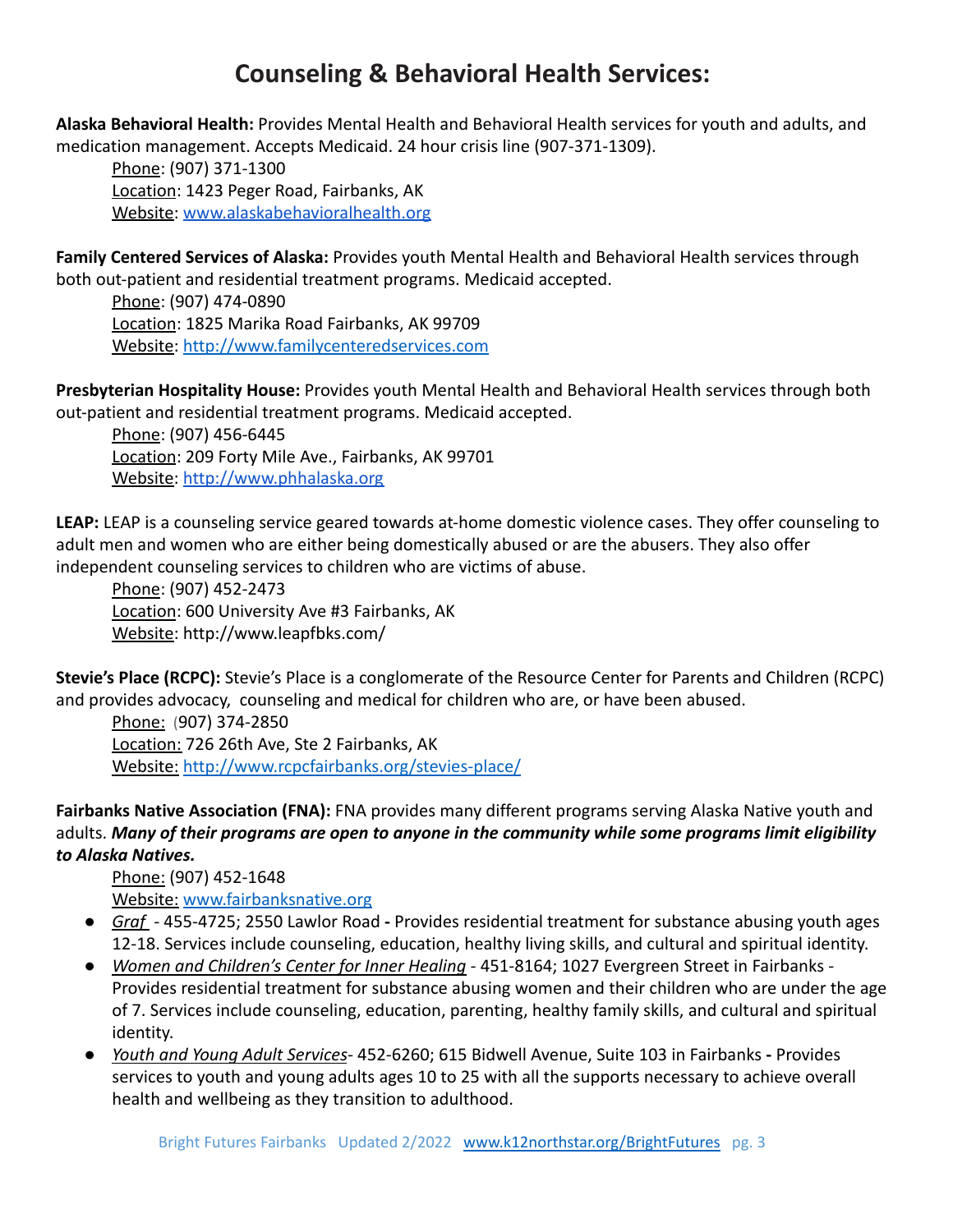**Fairbanks Careline:** 24-hour crisis intervention and suicide prevention hotline. Provides emotional support for all ages experiencing life problems.

Phone: 452-HELP or 877-266-4357 (24 hours/7 Days a wk) Text: 839863 Tues-Sat 3-11pm Website: <http://carelinealaska.com/>

**Fairbanks Psychiatric and Neurology Clinic:** Specialize in the practice of psychiatry and neurology for all ages Phone: (907) 452-1739

Location: 1919 Lathrop St, Ste #220 Fairbanks, AK 99701 Website: <https://www.brainclinic.com>

**Hope Counseling Center:** Services Provided: Individual, Family, Couples therapy; Trauma Informed Mental Health Services for all ages. Psychoeducational classes. Psychological assessments. Substance abuse treatment.

Phone: (907) 451-8208 Location: 530 7th Ave. Suite 1 Fairbanks, AK Website: <https://hopecandc.com>

**Turning Point Counseling Services:** Turning Point Counseling is a Fairbanks practice center that offers treatment for those suffering from mental illness and/or addiction. Commonly worked with mental health issues include: addiction, alcoholism, depression, bipolar disorder, anxiety disorder, personality disorder, family dynamics, couples/family counseling, PTSD, and psychotic disorders.

Phone: (907) 374-7776 Location: 315 5th Avenue Fairbanks, AK Website: [www.turningpointcounselingservices.com](http://www.turningpointcounselingservices.com)

**Tanana Chiefs Conference:** Mental and behavioral health services for youth and adults. Emergency walk-in assessment Monday-Friday during business hours.

Phone: (907) 459-3800 Location: 122 1st Ave., Suite 400, Fairbanks AK Website: <https://www.tananachiefs.org/services/behavioral-health/>

**Individual Practices and Counseling:** Provided below is an additional list and brochure of youth-friendly, local behavioral health practices that offer a wide range of counseling services.

| <b>Interior Community Health:</b> | 455-4567 | Dr. Mikki Barker, DO:             | 455-4135 |
|-----------------------------------|----------|-----------------------------------|----------|
| Elaine Ponchione:                 | 455-7801 | Borealis Counseling, Sean O'neil: | 456-3036 |
| ND Systems, Teresa Lyons:         | 374-0852 | <b>Clearwater Counseling:</b>     | 457-6002 |
| Lisa Farrell:                     | 388-0105 | Dome Arts, Kathryn Mallory:       | 457-1101 |
| Jennifer Hood:                    | 750-8831 | Headwaters, Liz Pawelko           | 456-2256 |
| Northwind Behavioral Health       | 456-1434 | Rachael Bolton:                   | 374-0965 |
| Cristina Ackerman:                | 451-0300 | Red Door, Laura Volmert:          | 799-6054 |
| Lotus Family Counseling:          | 251-1053 | Siena Counseling, Mariel Ott:     | 251-7664 |
| Lynn Harrison:                    | 479-8450 | Shayle Hutchison:                 | 374-1328 |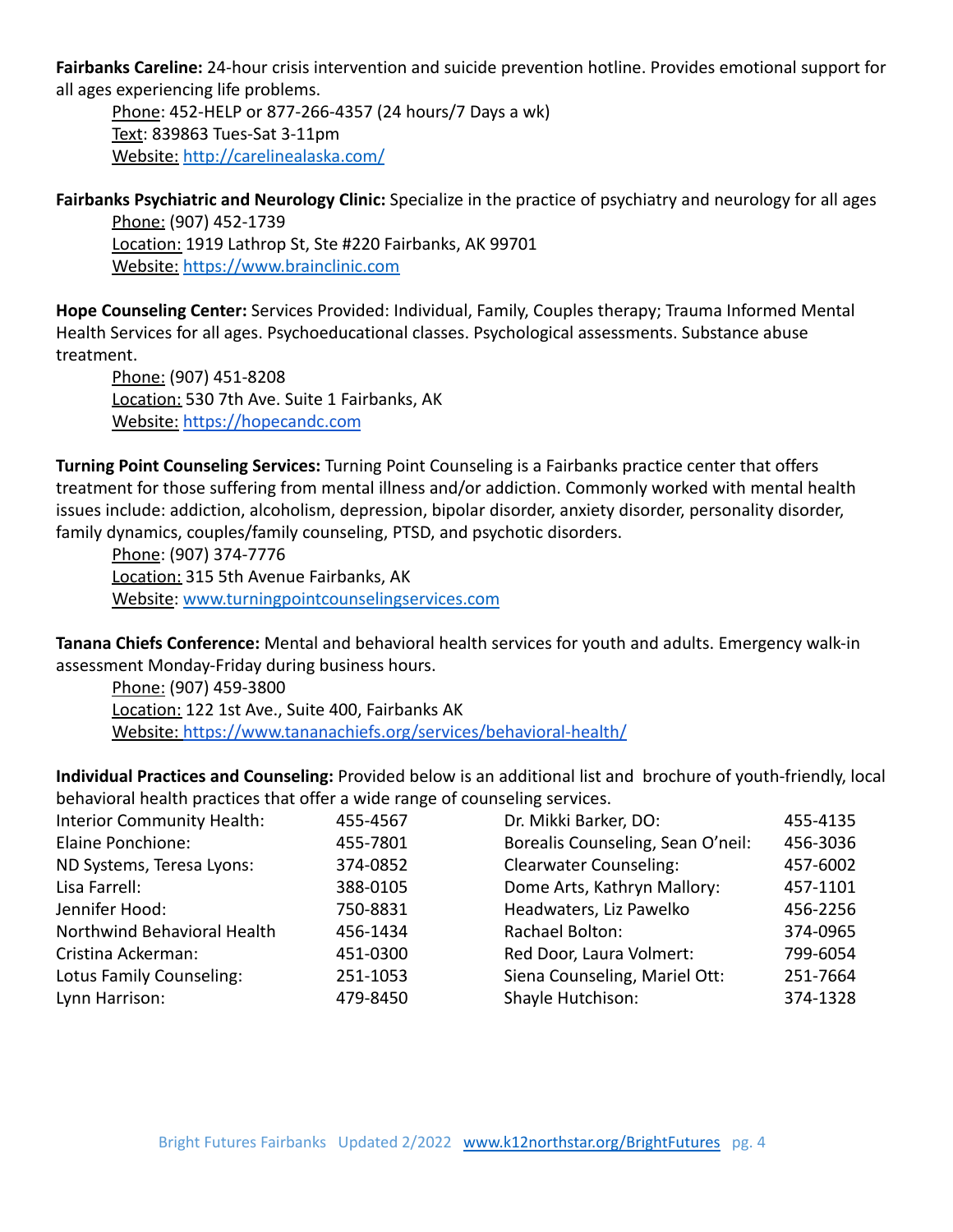# **Early Learning Assistance & Childcare:**

<span id="page-4-0"></span>**Alaska Child Care Program Office:** Offers a comprehensive list of child care providers in Alaska which are monitored, regulated, and licensed.

Phone: (907) 451-2850 Website: <http://dhss.alaska.gov/dpa/Pages/ccare/default.aspx>

**Alaska Department of Education and Early Development:** Mission: An excellent education for every student every day.

Phone: (907) 465-2831 Website: h[ttp://education.alaska.gov/tls/EarlyLearning/](https://education.alaska.gov/tls/EarlyLearning)

**Best Beginnings:** Mobilizes people and resources to ensure all Alaska children begin school ready to succeed. Phone: (907) 297-3300 Website: [www.bestbeginningsalaska.org](http://www.bestbeginningsalaska.org)

**Fairbanks Families:** A local partnership network to help children birth to age 5 to arrive ready at school to succeed.

Phone: (907) 459-1287 Website: [www.fairbanksfamilies.com](http://www.fairbanksfamilies.com)

**Child Care Assistance by Tanana Chiefs Conference:** Provides referrals and educational materials for parents in the Fairbanks North Star Borough seeking childcare. Services are available at either no-cost or low-cost. Sliding scale based on how many family members

<https://www.tananachiefs.org> Phone: (907) 452-8251 ex. 3365 Location: 122 1<sup>st</sup> Ave Fairbanks, AK

**Fairbanks Native Association (FNA):** FNA provides many different programs serving Alaska Native youth and adults. *Many of their programs are open to anyone in the community while some programs limit eligibility to Alaska Natives.* The most notable programs serving youth are:

Phone: (907) 452-1648 Location: 605 Hughes Avenue Fairbanks, AK Website: [www.fairbanksnative.org](http://www.fairbanksnative.org)

- *Early Head Start* 451-8814; 609 3rd St. **-** A program for assisting families with infant care and training for parents.
- *FNA Head Start -* 456-4989; 320 2nd Ave Offers resources in education, health, social services and nutrition to families with preschool age children.
- *Tribal Home Visiting Program -* 451-1005; 609 Hughes Ave, Suite 100 **-** Designed to empower parents to give their child the best possible start. Home based program with monthly family activities.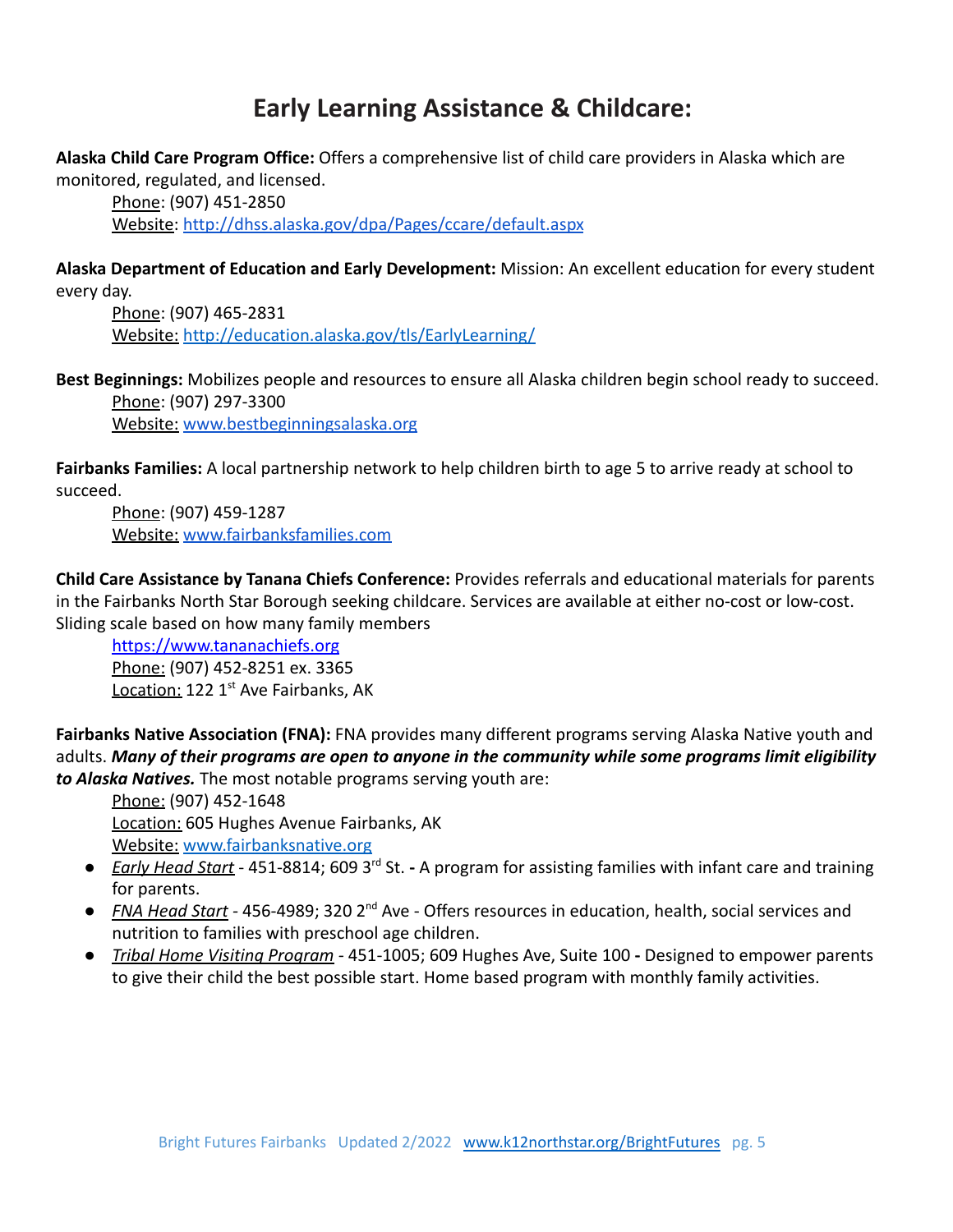**Thrivalaska**: Provides family-focused services that advocate for and strengthen children, families and staff. Our family of programs include Head Start Birth to Five, School Age Program, Thread Resource and Referral and Thread Child Care Assistance

**Head Start Birth to Five**: A program for low-income families with children from birth to 5 years of age. All families are encouraged to apply. Offering early childhood program with various options; free part day classrooms, full day classroom for parents working or going to school, an extended 6 ½ hour day classroom and full time for infants through 3 years old.

Phone: 452-4267 #238 Location: Carol Brice Center 1949 Gillam Way Website: www.thrivalaska.com

**Thread** provides resources, training and technical assistance to early educators and families. For information about resources and training call 479-2214.

For information about child care referrals call 1-800-278-3723

Location: 1908 Old Pioneer Way in Fairbanks.

Website: [www.threadalaska.org](http://www.threadalaska.org)

**Child Care Assistance** offers subsidy support to low-income families.

Phone: 479-2212. Location: 1949 Gillam Way

**Resource Center for Parents and Children:** RCPC offers parenting classes and a variety of groups in an effort to help you connect with other parents and provides classes to assist you in learning healthy skills for becoming a strong family.

Phone: (907) 456-2866 Location: 726 26th Avenue, Suite 2 Fairbanks, AK 99701 Website: [www.rcpcfairbanks.org](http://www.rcpcfairbanks.org/)

**FYNDOUT Free:** FYNDOUT Free pregnancy center is a faith based agency offering pregnancy and parenting support to include parenting classes, a diaper program, and child clothing and supply store.

Phone: (907) 455-8255 Location: 1402 Wilbur Street, Fairbanks, AK 99701 Website: [www.fydnoutfree.com](http://www.fydnoutfree.com)

**Alaska Center for Children and Adults (ACCA):** Infant Learning Program at ACCA provides services that help babies and toddlers with developmental delays or disabilities. Early intervention focuses on helping eligible babies and toddlers learn the basic and brand-new skills that typically develop during the first three years of life.

Phone: (907) 456-4003 Location: 1020 Barnette Street, Fairbanks, AK 99701 Website: [www.alaskacenter.org](http://www.alaskacenter.org)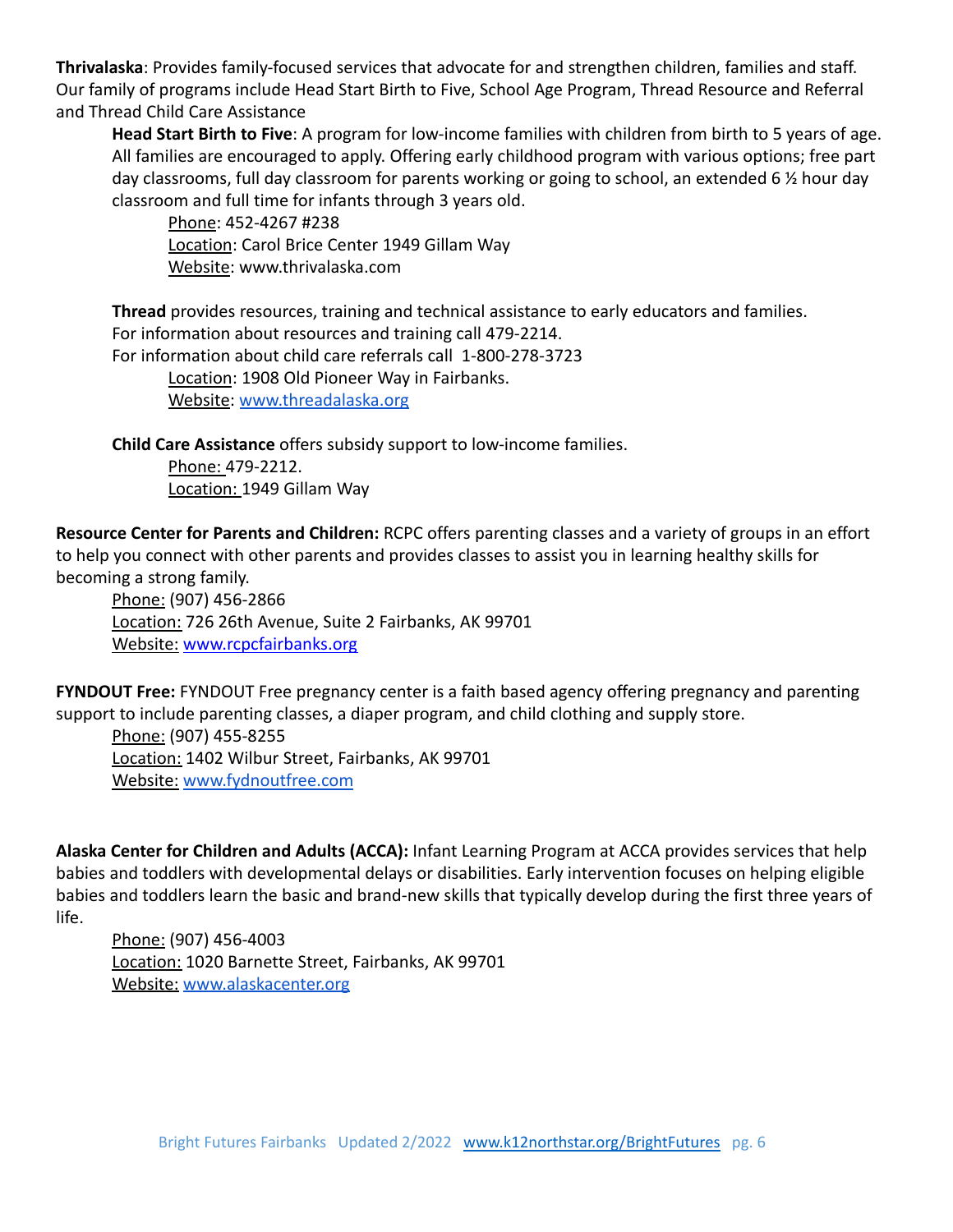# **Emergency Assistance:**

<span id="page-6-0"></span>**Alaska 211:** One stop resource for connecting to community resources and services available to include emergency food and shelter.

Phone: 211 or 1-800-478-2221 Website: <https://alaska211.org/>

**Fairbanks Careline:** 24-hour crisis intervention and suicide prevention hotline. Provides emotional support for all ages experiencing life problems.

Phone: 452-HELP or 877-266-435 Website: <http://carelinealaska.com/>

**National Child Abuse Hotline:** 24-hour hotline that offers crisis counseling for adult survivors, abused children, parents experiencing stress and several other problems. Information and references.

Phone: 1-800-422-4453 <https://www.childhelp.org/hotline/> Live Chat available 24/7

**National Runaway Safeline:** This national service is provided to all children and parents across the US. Whether a child feels unsafe at home and is wanting to run away, or if a parent believes they have a child who ran away from home and needs help, the National Runaway Safeline is a place to call where professional personnel are on-duty 24/7 to answer questions and phone calls from those in need.

Phone: 1-800-RUNAWAY Website: <https://www.1800runaway.org/> Chat/Text available

**Love, INC (In the Name of Christ):** Network of local, Christian churches committed to helping people in need. It operates numerous programs including a Telephone Clearinghouse that connects people in need with community and church resources that can address many different needs, Transportation Program, Budget Counseling Program, Furniture Garage, Personal Needs Closet, emergency shelter, food, Firewood Project and more.

Phone: (907) 452-3876 Location: 609 3<sup>rd</sup> St. Fairbanks, AK \_\_ Website: [www.loveincfairbanks.org](http://www.loveincfairbanks.org)

**Salvation Army:** The Salvation Army provides comprehensive emergency services for people in need. These *services are provided at 117 First Street, Fairbanks, AK*. Services include food boxes, clothing and household goods, utility assistance, literacy services, disaster relief and casework services, Christmas assistance.

Phone: (907) 452-5005 or 452-3103 Location: 1602 10th Avenue Fairbanks, AK Website: <http://alaska.salvationarmy.org>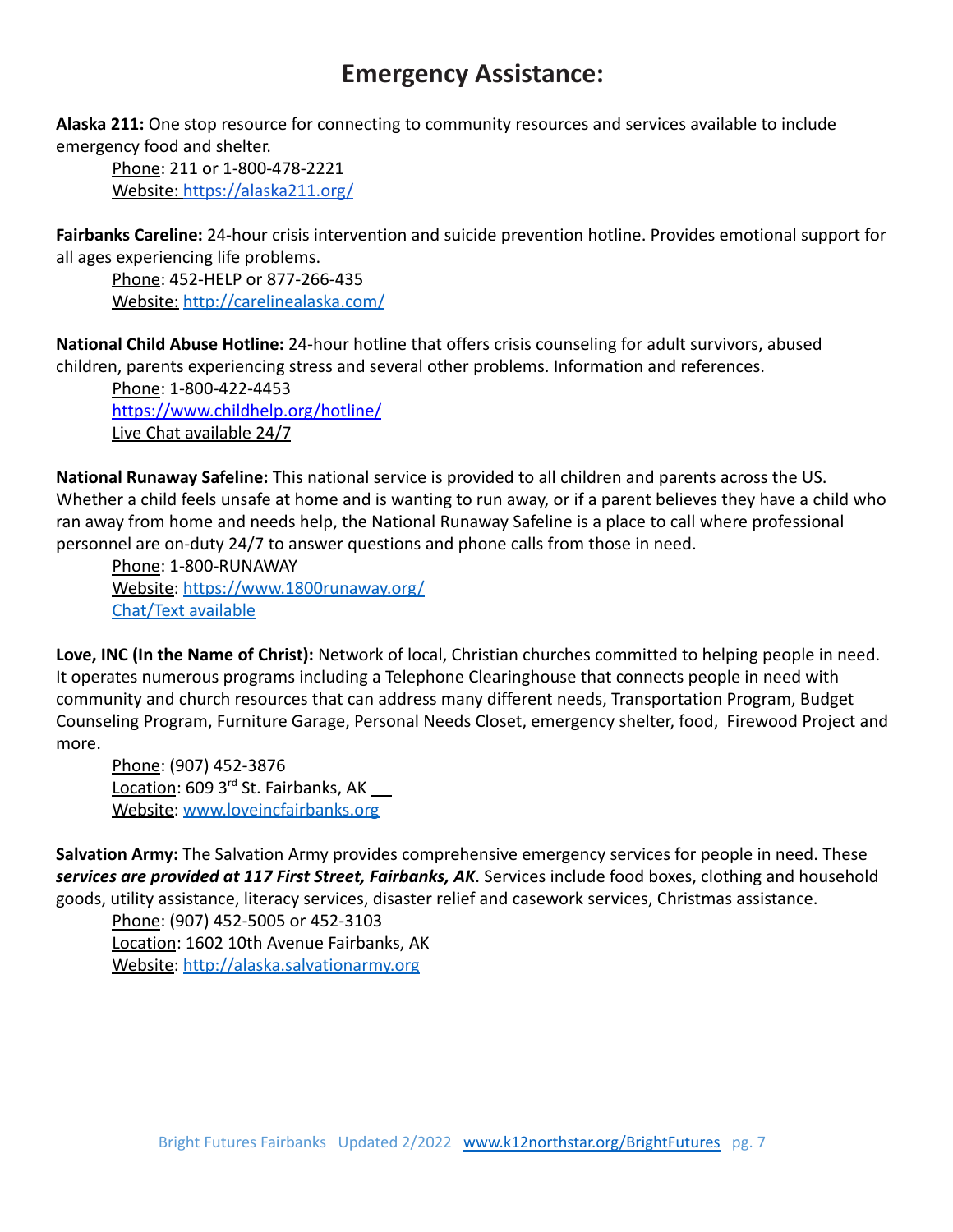**American Red Cross:** Provides disaster relief, military family support, health & safety training, and education, blood drive/donations.

Phone: (907) 456-5937 Location: 3501 Lathrop St Suite G, Fairbanks, AK Website: [www.redcross.org](http://www.redcross.org)

**Division of Public Assistance/Food Stamps:** Services include: cash, food stamps (SNAP), Medicaid, Denali KidCare, Alaska Temporary Assistance Program (ATAP), health preventative screening services and pregnancy health care to eligible persons. Anyone living outside of Fairbanks area can communicate by mail. Pickup application for energy assistance (fuel and electricity bills) November 1-May 15th.

Phone: 1-800-478-7778 Location: 675 7th Avenue, Station G Website: [www.hss.state.ak.us.dpa](http://www.hss.state.ak.us.dpa)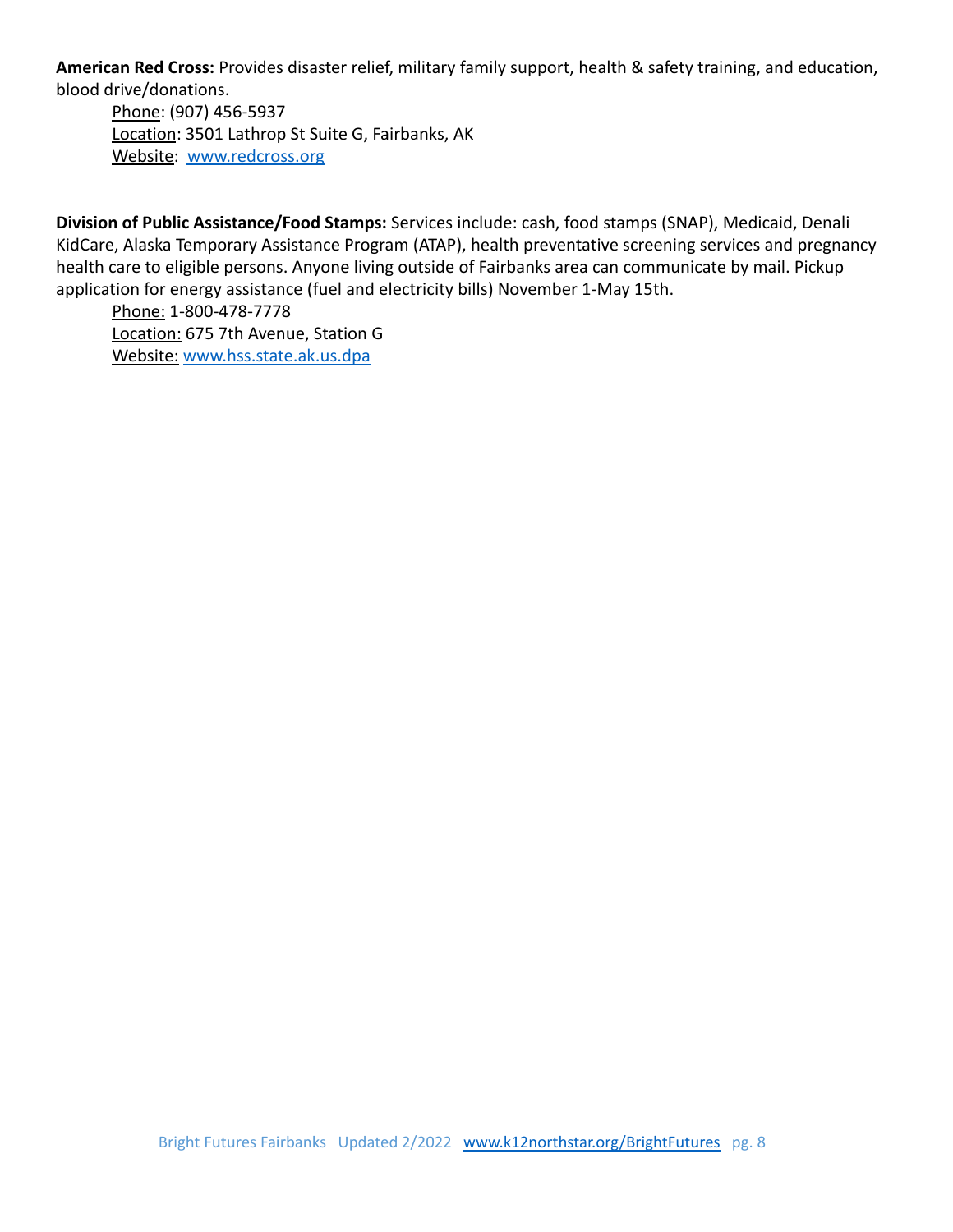# **Employment Assistance:**

<span id="page-8-0"></span>**Alaska Job Center Network:** Provides vocational training and assistance with job applications and interviews for adults and teens, typing test, workshops for interviewing skills and resume building, vocational counseling. Computers and job information are available in the resource room.

Phone: (907) 451-5967 Location: 675 7<sup>th</sup> Avenue Station B Fairbanks, AK **Unemployment office:** (907) 451-2871

**Alaska Division of Vocational Rehabilitation-**The division of vocational rehabilitation (DVR), helps hundreds of Alaskans with disabilities prepare for and get good jobs, with resources, weblinks, as well as connections to long-term service and support agencies that are hiring. Healthcare jobs available.

Phone: 907-451-3150 Address: 455 3rd Ave. #150, Fairbanks, AK 99701 Website: <http://labor.alaska.gov>

**Literacy Council Pathways Program-**Free educational, career services, life skills and other supportive services for youth 16-24 of Interior Alaska.

Phone: 907-456-6212 Address: 517 Gaffney Road, Fairbanks, AK 99701 Website: [www.literacycouncilofalaska.org/wioayouth](http://www.literacycouncilofalaska.org/wioayouth)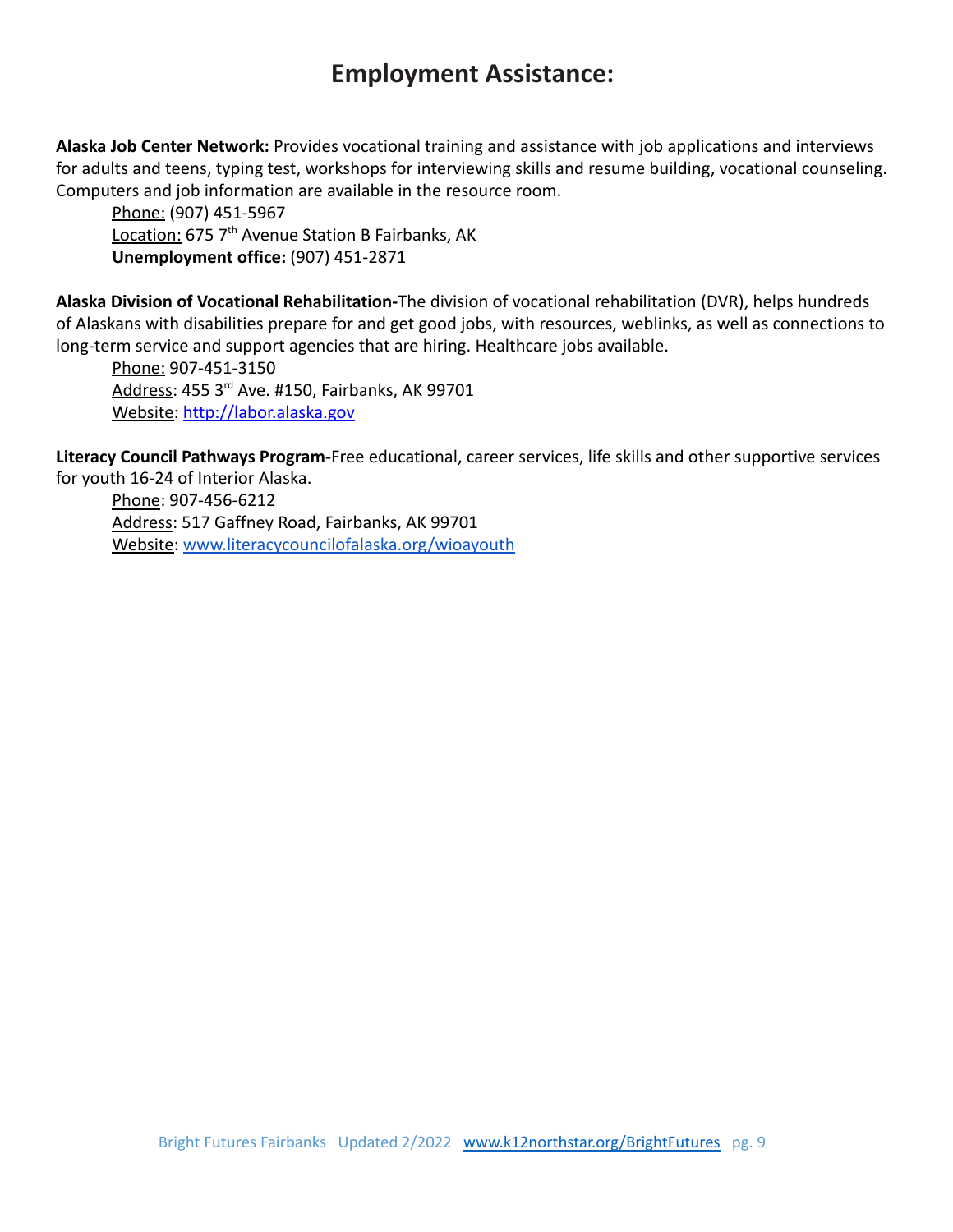# **Food Assistance:**

<span id="page-9-0"></span>**The Breadline:** The Breadline operates the Stone Soup Café (907) 456-8317; The Breadline Eagles Hall. Serving hot meals Monday-Friday To- Go service 7:30-9:30 Hot meal, soup, oatmeal and sack lunch.

Phone: (907) 452-1974 Location: 507 Gaffney Road Fairbanks, AK Website: <https://www.breadlineak.org>

**Fairbanks Rescue Mission:** Dinner served 6:35 to 7pm. Dinner is open to community, not just people staying at the emergency shelter.

Phone: (907) 452-5343 Location: 723 27th Ave Fairbanks, AK Website: <https://www.fairbanksrescuemission.org>

#### **Fairbanks Community Food Bank:**

Phone: (907) 452-7761 Location: 725 26th Ave Fairbanks, AK Website: <https://www.fairbanksfoodbank.org>

- *Food Boxes* Volunteers fill large boxes with 3 days worth of emergency food each day, and are delivered to various churches in the borough. You may receive up to 10 boxes each calendar year. To receive these food boxes, visit this page [www.fairbanksfoodbank.org/index.cfm/m/19/Programs](http://www.fairbanksfoodbank.org/index.cfm/m/19/Programs) and call/visit the nearest church to you.
- *Temporary Emergency Food Assistance Program (TEFAP)* To be eligible, you must meet USDA federal poverty guidelines. Apply online or at the food bank to receive temporary food assistance. Food items include things like applesauce, dried beans, corn flake cereal, and canned veggies.

**The Hope Church:** Food Pantry every Friday, 7-8:30pm. Bring boxes or bags if possible. Location: 1327 27th Ave., Fairbanks, AK, 99701

Website: [www.hopefairbanks.com](http://www.hopefairbanks.com)

**Journey Christian Church:** Food Pantry every Thursday, 6:00pm sharp. Bring boxes or bags if possible. Location: 1201 Hoselton Road, Fairbanks, AK 99709 Website:[www.journeychristianalaska.org](http://www.journeychristianalaska.org)

**Resource Center For Parents and Children - WIC (Women, Infants, & Children):** The WIC program provides healthy foods along with nutrition and health education to help you and your family be healthy. We provide support and education to breastfeeding mothers including breast pumps when necessary. We will help find appropriate health care and community resources. Phone: (907) 456-2866

Location: 726 26th Avenue, Suite 2 Fairbanks, AK Website: <http://www.rcpcfairbanks.org/wic-program/>

**Immaculate Conception Soup Kitchen:** Provides free meals to-go during lunch hour. Call for schedule. Phone: (907) 452-3533 ex22

Location: 115 North Cushman Fairbanks, AK Website: <https://iccfairbanks.org/soup-kitchen>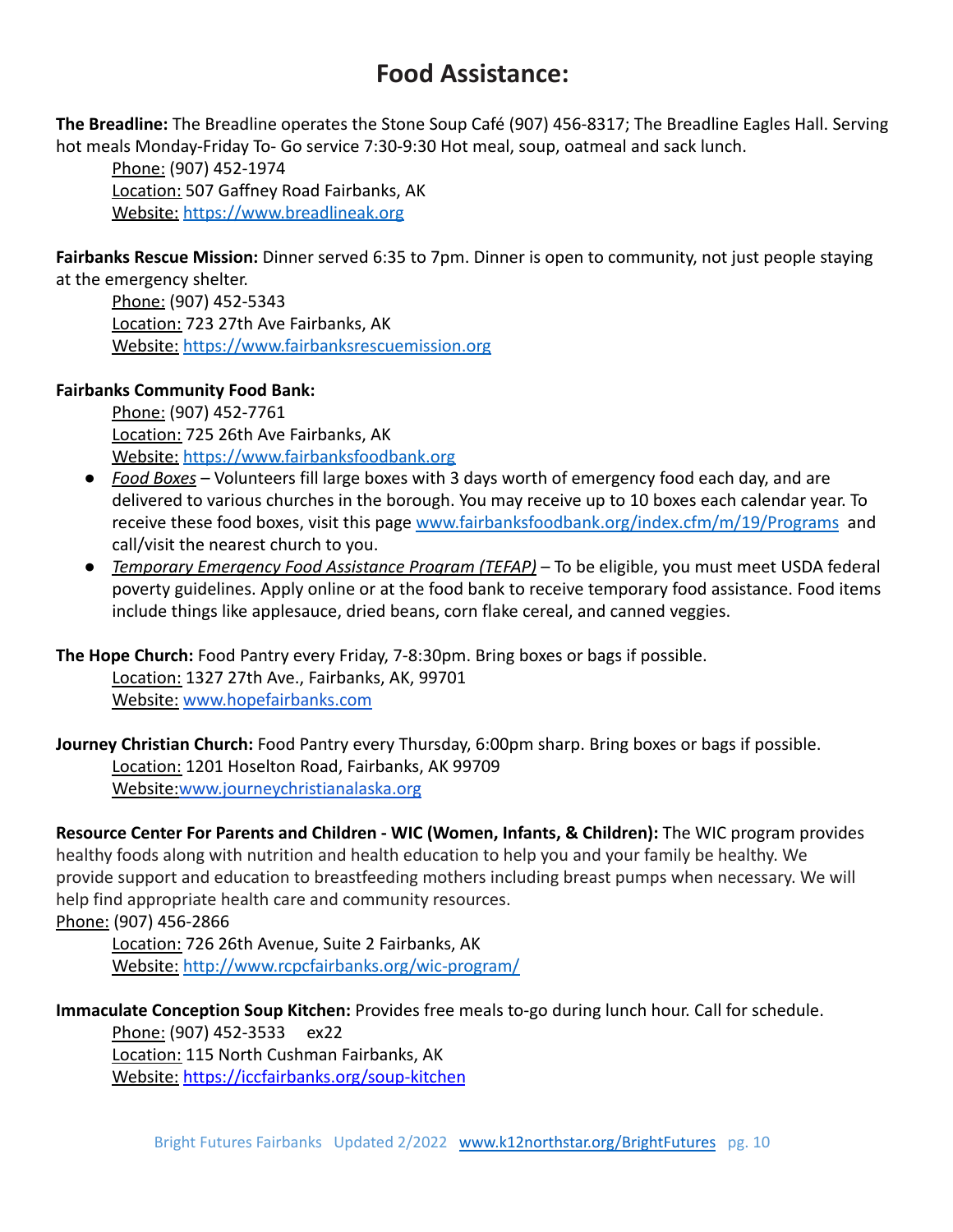# **Healthcare & Medical Assistance:**

<span id="page-10-0"></span>**Division of Public Assistance/Medicaid and Denali KidCare:** Income based health care insurance.

Phone: 1-800-478-7778 Location: 675 7th Avenue, Station G Website: [www.hss.state.ak.us.dpa](http://www.hss.state.ak.us.dpa)

**Fairbanks Host Lions Club:** Support the Aurora Borealis Eyeglass Recycling & Vision Center; provides glasses for people that cannot afford them as well as an eye exams.

Phone: (907) 322-2014 Location: North Pole, AK Website: <https://e-clubhouse.org/sites/fairbankshost/>

**Interior Community Health Center:** ICHC provides primary health care consisting of medical, dental, integrated behavioral health, preventative, educational services and accepts Medicaid, Medicare, and Insurance. Discounted services are available for those who are eligible (dependent on household income and size).

Phone: (907) 455-4567 Location: 1606 23<sup>rd</sup> Ave. Fairbanks, AK Website: <http://interiorhealthalaska.com/>

**Fairbanks Health Center, Planned Parenthood:** Offers affordable reproductive health services.

Phone: (800)769-0045 Location: 1867 Airport Way, Suite 160B, Fairbanks, AK Website: [www.plannedparenthood.org](http://www.plannedparenthood.org)

**FYNDOUT Free:** FYNDOUT Free pregnancy center is a faith based agency offering pregnancy and parenting support.

Phone: (907) 455-8255 Location: 1402 Wilbur Street, Fairbanks, AK Website: [www.fydnoutfree.com](http://www.fydnoutfree.com)

**KarmaCare Fairbanks:** Locally funded program that enables patients in financial need to volunteer in their community to pay down their medical bills and continue their access to health care.

Phone: (907) 799-9500 Location: 2555 Phillips Field Road, Fairbanks, AK

**Fairbanks Public Health Center:** Offers family planning and reproductive health services, immunizations, TB testing, well child exams, and health education. Sliding scale available.

Phone: (907) 452-1776 Location: 1025 Barnette St., Fairbanks, AK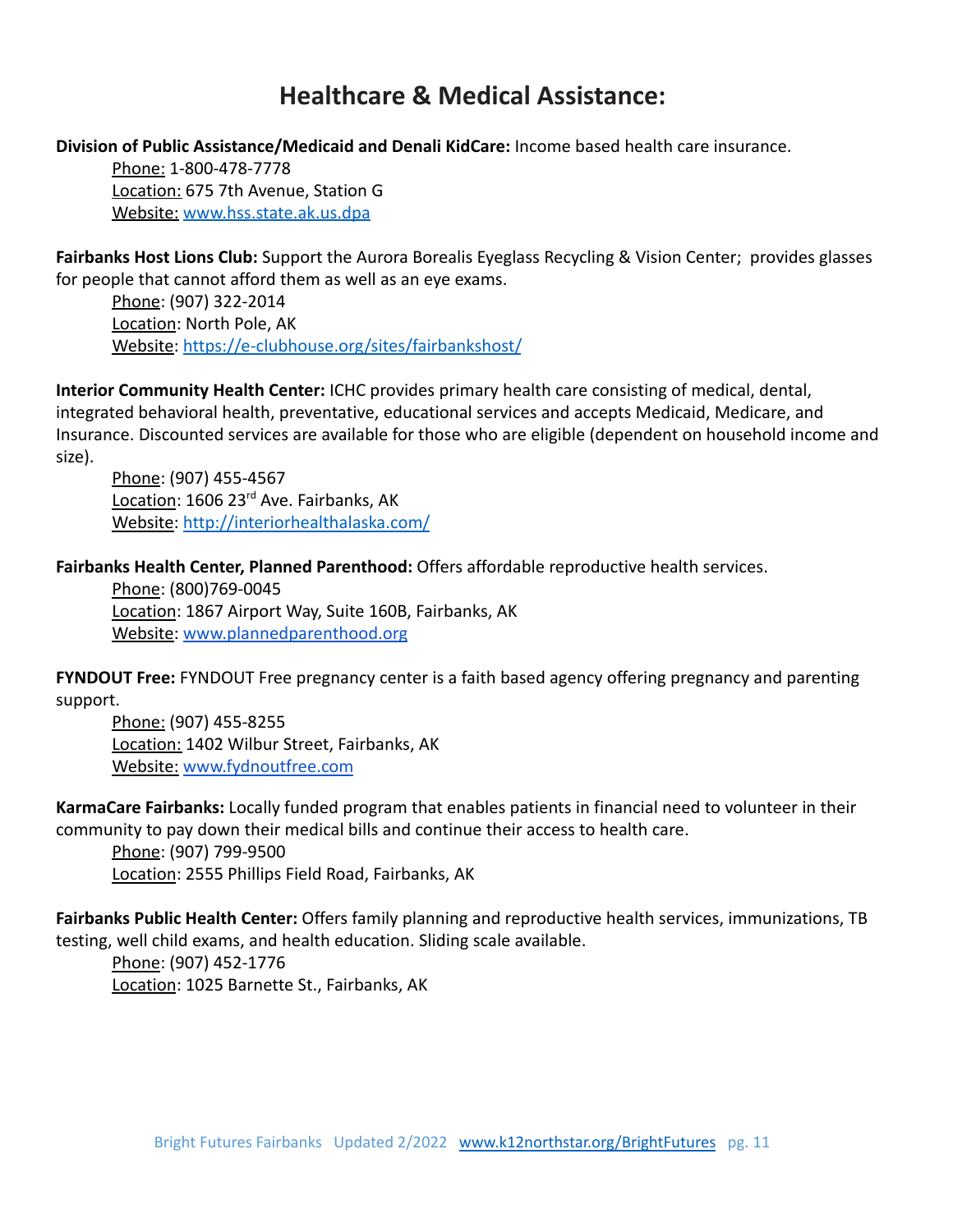# **Housing Assistance:**

**Fairbanks Family Assisted Housing:** Below is a list of apartments/houses in the Fairbanks area that offer rental assistance to low-income families. *Each listed item has its own application and waitlist.* For more information or applications please call the attached phone numbers:

| Chenana Apartments                    | (907) 479-4690 | 5190 Amherst Drive, Fbks, AK 99709        |
|---------------------------------------|----------------|-------------------------------------------|
| South Haven Apartments                | (907) 451-7230 | 1427 Gillam Way, Fbks, AK 99701           |
| <b>Executive Estates</b>              | (907) 479-3655 | 1620 Washington Dr., Fbks, AK 99701       |
| <b>River Point Village Apartments</b> | (907) 374-1642 | 2595 Chief William Dr., Fbks, AK 99709    |
| Little Dipper Apartments              | (907) 452-6092 | 1910 turner St., Fbks, AK 99701           |
| <b>Weeks Field Estates</b>            | (907) 479-2054 | 1301 Kellum St., Fbks, AK 99701           |
| <b>Parkwest Apartments</b>            | (907) 479-4981 | 2006 Sandvik St., Fbks, AK 99701          |
| Tanana Apartments                     | (907) 488-3215 | 350 Santa Claus Ln., North Pole, AK 99705 |
|                                       |                |                                           |

**Fairbanks Rescue Mission:** Offers both a men's and women's center, providing a bed and three meals a day. They also offer counseling, clothing, and long-term recovery programs for men and women. There are no fees for these services.

Phone: (907) 452-5343 Location: 723 27th Ave Fairbanks, AK Website: [www.fairbanksrescuemission.org](http://www.fairbanksrescuemission.org)

**Interior Alaska Center for Non-violent Living (IACNVL):** A 24-hour shelter providing advocacy, crisis intervention, support groups, legal advocacy for individuals who have endured domestic violence and sexual assault.

Phone: (907) 452-2293 or 800-478-7273 (calls can be made 24 hours): Location: 726 26th Avenue, Suite #1 Fairbanks, AK Website: <http://www.iacnvl.org>

**Fairbanks Youth Advocates (The Door):** A shelter for youth experiencing homeless, aged 12-18, and provides a safe place to sleep, home cooked meals, clothing, supplies, and connections to community resources.

Phone: (907) 374-5678 Text: 907-371-9595 Location: 138 Tenth Avenue Fairbanks, AK Website: https://www.fairbanksyouthadvocates.org

**Alaska Housing Finance Corporation:** The Alaska Housing Finance Corporation (AHFC) provides several programs for Alaskans needing financial assistance moving into homes or apartments.

Phone: (907) 456-3738 Location: 1441 22nd Ave Fairbanks, AK Website: <https://www.ahfc.us/>

## **Fairbanks Native Association:**

Phone: (907) 452-1648 Website: [www.fairbanksnative.org](http://www.fairbanksnative.org)

- *Women and Children's Center for Inner Healing -* 451-8164; 1027 Evergreen **-** Provides residential treatment for substance abusing women and their children who are under the age of 12.
- *(FNA)/SOAP Basic Center:* This center is a drop-in emergency shelter and counseling services to run away and homeless youth age 12 to 17.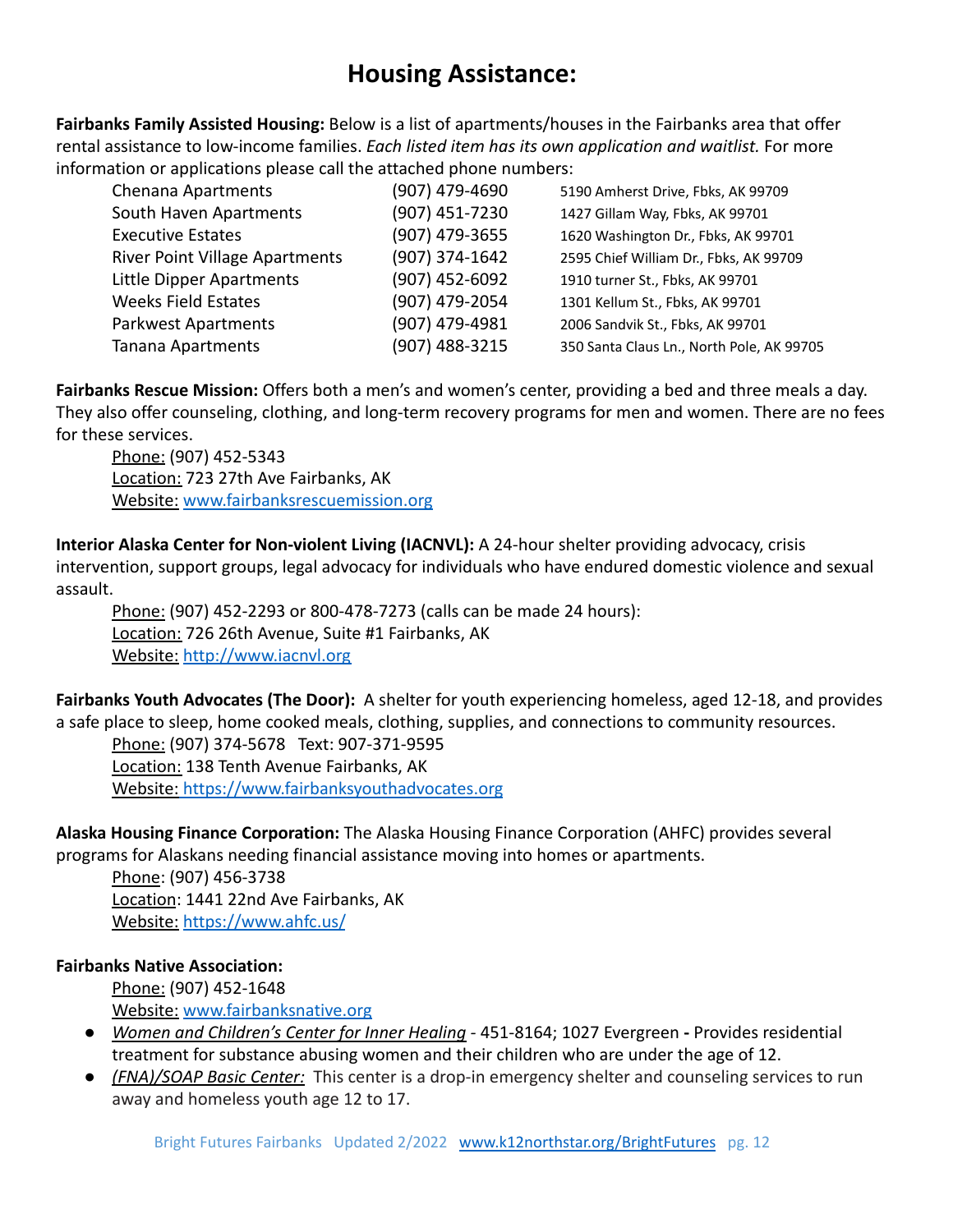# **Military Family Services Assistance:**

<span id="page-12-0"></span>**Military Student Support at Fairbanks North Star Borough School District:** *Serving all military connected students, families, and school staff-* One stop place for military connected students, parents, and school staff; transition support, resources, scholarships, communication processes, etc.

Phone: (907) 452-2000 x11340 Location: 520 5th Avenue, Fairbanks Website: [www.k12northstar.org/military](http://www.k12northstar.org/military)

**American Red Cross:** *Serving ALL branches of the military* -Provides emergency communication service, financial assistance, information and referral service and deployment services

Phone: (907) 456-5937 3501 S Lathrop St G, Fairbanks, AK 99701 Website: <http://www.redcross.org/about-us/our-work/military-families>

## **Alaska National Guard Child & Youth Program**: *Serving ALL branches of the military*

Helps youth cope with stress and look for ways to grow during the deployment cycle: provide accurate and useful information to the youth of the AK National Guard and other service branches.

Phone: (907) 428-6670

**Military One Source**: The Department of Defense is your 24/7 gateway to trusted information, resources and confidential health. Helps with financial assistance for military spouses, financial counseling, couple and individual non-medical counseling.

Phone: 800-342-9647

## **Armed Services YMCA (ASYMCA):** *Serving ALL branches of the military.*

ASYMCA provides for military families through a plethora of programs. Their child and student-friendly programs include:

Phone: (907) 353-5962 Website: <https://www.asymca.org/alaska-home>

- *Operation Kid Comfort -* Upon request, Operation Kid Comfort will provide a quilt for kids aged six and under, or a pillow for kids aged seven and older. These quilts and pillows are handcrafted by volunteers and can have pictures of family, pets, etc. (at request) to help comfort children.
- *Food Pantry -* Located in Ft. Wainwright, military family members can come and get emergency food and supplies when needed, no questions asked. Whether payments are delayed, issued incorrectly, or not being received, military families can go to the food pantry and receive emergency food and supplies.
- *Teddy's Child Watch -* Teddy's is a free child-care program that offers up to two hours of free childcare for children aged 6 months to 12 years. This service is by appointment only, and vaccination records must be available at time of application. They are located in Ft. Wainwright at the Basset Army Community Hospital. To register, email -[TCW.fwa@akasymca.org-](mailto:TCW.fwa@akasymca.org) or call (907)-361-5612.
- *Thrift Store -* Located in Ft. Wainwright, the ASYMCA thrift store offers great deals on clothing and other used household items. Special deals are available to DoD ID cardholders, and free military wear is available to active duty and currently serving military.
- *Guardian Angel Program (GAP) -* During times of tragedy and immense economic/emotional trauma, ASYMCA offers housing, transportation, and food help through GAP. At utmost discretion, GAP is administered by the executive director to ensure participants in the program stay confidential.*-Located on Fort Wainwright Army Post –*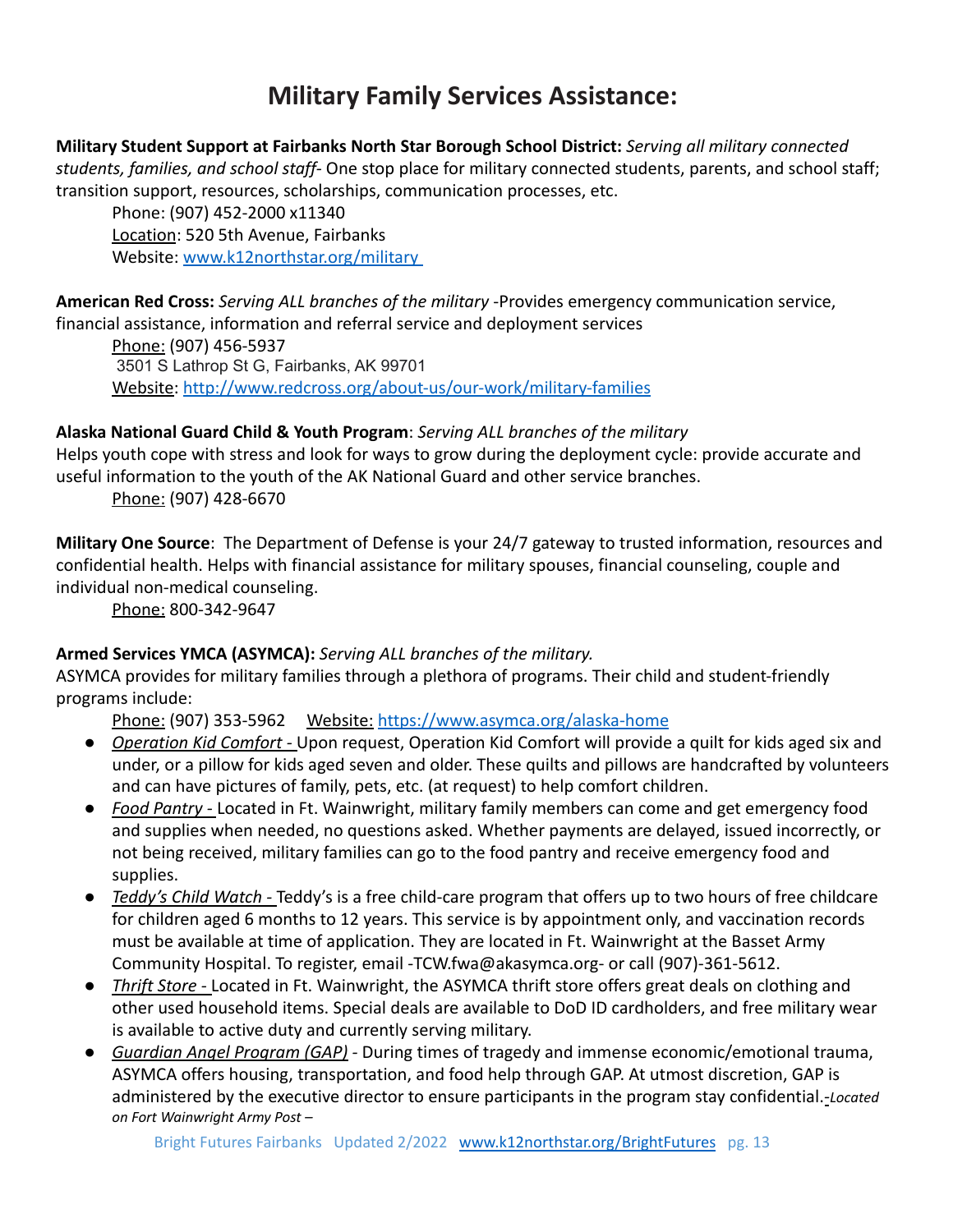**Child and Family Behavioral Services:** *Serving spouses and children of active duty and retired service members*

Offers individual, family, marriage and group therapy counseling services. Located on FTWW. Phone: (907) 361-4150

## **EAFB Airman's Attic:** *Serving active duty, guard, and reserve enlisted Airmen, TSgt (E-6) and below, and family members*

Provide a clearinghouse for donations of necessary household items, clothing, books, and any other items that will improve quality of life. Air Force SNCOs, retirees, officers, and their family members are authorized to utilize the facility on designated days.

Phone: (907) 377- 4390 (they are putting in a work order to make this an active number again)

## **EAFB Airman & Family Readiness Center:** *Serving active duty and their families, DoD civilians, retirees, and our single airmen*

A primary prevention agency and functions to ensure resources required to support active duty and their families are available. The Airman & Family Readiness Center designs, develops, and conducts family programs according to base and community requirements and capabilities.

Phone: (907) 377-2178

**EAFB Child Development Center (CDC):** *Serving children 6 weeks old – 5 years old of military families*

Provides available, affordable, quality childcare for children.

Phone: (907) 377-3237

## **EAFB Exceptional Family Member Program (EFMP):** *Serving active duty and Active Guard Reserve families with military connected children*

Provide support to military family members with special needs, to provide comprehensive and coordinated medical, education, community support, housing, and personnel services to families with special needs. Phone: (907) 377-6637

**EAFB Family Advocacy Program:** *Serving service members and family members eligible for care in a military treatment facility. This includes intimate partners who share a child in common with a service member, live with or previously lived with a service member. Dating partners and others may qualify for limited support and referrals as appropriate*

The prevention of, early identification, reporting and treatment of child and spouse abuse. Phone: (907) 377-4041

# **EAFB Family Child Care:** *Serving ALL branches of the military*

Child and Youth Registration and Referral Monitor in-home child care services by licensed providers on Eielson AFB Serving military-connected children ages 6 weeks – 12 years old

Phone: (907) 377-3635

# **EAFB School Age Program:** *Serving ALL branches of the military*

Offering before and after school care and full-time care during the summer and winter breaks. Serving military connected children 5 – 12 years old.

Phone: (907) 377-5437 or (907) 377-7488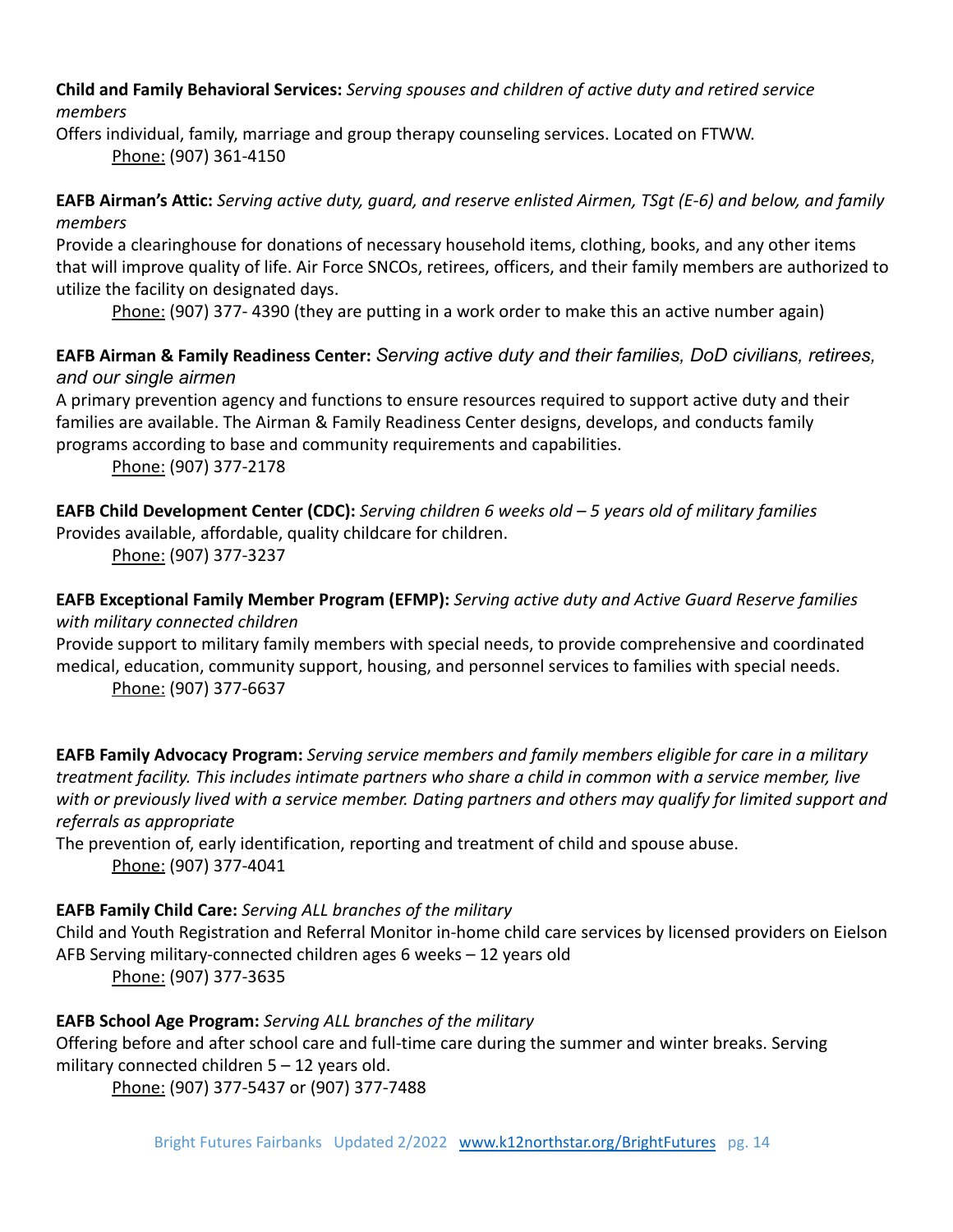**EAFB School Liaison Officer:** *Serving DoD Total Force members, DoD Civilians, Retirees, Guard/Reserve and eligible family members to include NOAA, USPHS, foreign national employees and contractors assigned* Assisting Military Communities in deployment support, transition support, college, career, & military readiness, school district professional development & Military Interstate Compact Compliance, parent workshops & education summits/councils, community and education partnerships, scholarship and grant resources, and local school navigation.

Phone: (907) 377-7490

## **EAFB Youth Center:** *Serving ALL branches of the military (Eielson)*

Offers activities and events for children in a fun, safe environment. Programs are designed to enrich the lives of youth in the community. Serving children with base access and are 9 -18 years old.

Phone: (907) 377-3194

**FTWW Army Community Services (ACS):** Serving *Soldiers and their Families, Civilian Employees, and Retirees* Provides comprehensive, coordinated, and responsive advocacy and prevention, information and referral, outreach, financial, employment, Soldier and Family readiness, exceptional Family Member and relocation assistance services that support the readiness and well-being of Soldiers and their Families, Civilian Employees, and Retirees.

Phone: (907) 353-4227

#### **FTWW Child Development Center 1 and 2 (CDC):** *Serving children of military, DOD civilian sponsors or government contractors*

Offers fully accredited programs through the National Association for the Education of Young Children. CDC 1 offers a larger variety of these programs and childcare services to children aged six and older. CDC 2 offers childcare services to children aged six and under.

Phone: CDC 1 - (907) 361-4190; CDC 2 - (907) 361-9056

# **FTWW Child & Youth Services:** *Serving ALL branches of the military*

Child & Youth Services Programs: School Support Services, Child Development Center 1 and 2, School Age, Youth Center, Family Child Care, Parent and Outreach Services, and Youth Sports & Fitness <https://wainwright.armymwr.com/categories/cys-services>

# **FTWW Exceptional Family Member Program (EFMP):** *Serving family members of Active Duty, Active*

*Guard/Reserve Army from birth to any age*

Provide comprehensive and coordinated medical, educational, housing, community support, and personnel services to families/children with special needs.

Phone: (907) 361-5959

**FTWW Family Advocacy:** Serving service members and family members eligible for care in a military treatment facility. This includes intimate partners who share a child in common with a service member, live with or previously lived with a service member.

Prevention of, early identification, reporting and treatment of child and spouse abuse. Phone: (907) 353-7371

## **FTWW New Parent Support Program:** *Serving new and expecting military connected parents*

Providing individualized support for new and expecting parents. Services vary, but may include home visits, parenting classes, playgroups or prenatal classes.

Phone: (907) 353-4185 or (907) 353-2101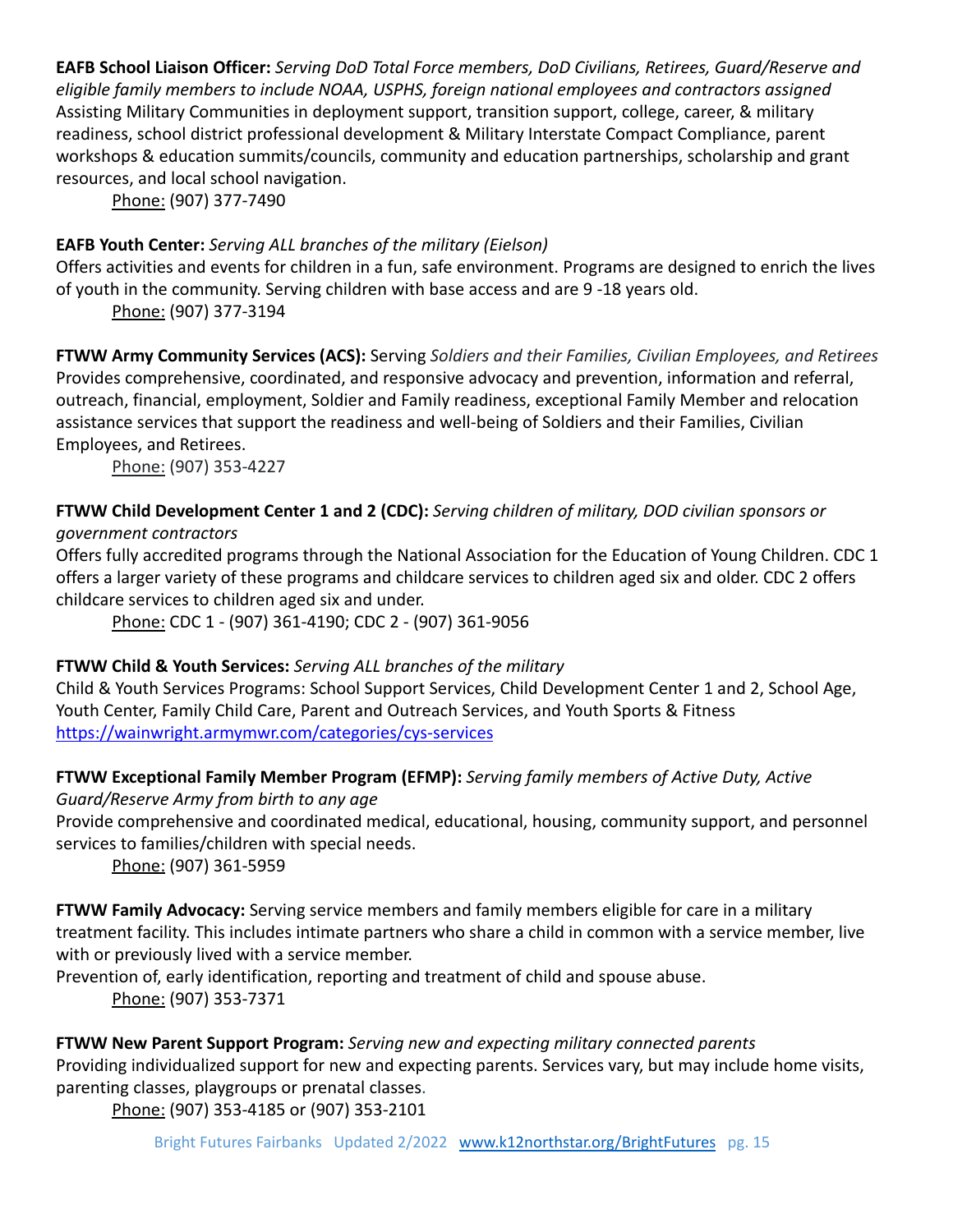#### **FTWW Parent Central**: *Serving active duty military and DoD civilian families*

1st step: Military Child Carer, 2nd step: visit Parent Central Services for child care located at 3414 Rhineland, **FTWW** 

Phone: (907) 353-7713

## **FTWW School Age Center:** *Serving ALL branches of the military*

Provides before and after school care with age-appropriate, child-centered activities: arts and crafts, games, technology, performing arts, science and a homework assistance program. Serving children Kindergarten – 5th grade, of military, DOD civilian sponsors or government contractors Phone: (907) 361-7394

**FTWW School Liaison Officer:** *Serving DoD Total Force members, DoD Civilians, Retirees, Guard/Reserve and eligible family members to include NOAA, USPHS, foreign national employees and contractors assigned* School Support Services provides Army school-aged youth with educational opportunities, resources, and information necessary to achieve academic success.

Phone: (907) 361-9897

**FTWW Spouses Community Spouses Club:** *Serving the families of Soldiers based at Fort Wainwright* Creating an active community for our Fort Wainwright Military families; one of our main objectives is to give back to the community by way of Educational [Scholarships](https://wainwrightcsc.org/scholarships-grants/) and Welfare Grants to non-profits within the Fort Wainwright community.

Phone: (907) 353-4227

## **FTWW Youth Center:** *Serving ALL branches of the military.*

Offering both structure and pure recreation in the pursuit of personal physical fitness, team sports, life skills, leisure time, technology and the arts. Serving school aged children 6th – 12th grades of military, DOD civilian sponsors or government contractors.

Phone: (907) 361-5437

## **Military Child Care:** *Serving all military and DoD-affiliated families*

1st step in participating in the CYS program and activities is registering here: Createyour account/household profile, to get children on waitlist for on post child care centers and/or FCC providers <https://public.militarychildcare.csd.disa.mil/mccu/ui/#/>

## **USO:** *Serving active duty military and their families*

To connect service members with family, home and country throughout their service to our nation. Staff and volunteers also delivered toys and food to military families across the holidays and supported homecomings and deployments, facilitated baby showers, pet therapy and other events to help strengthen the resiliency of military families coping with the unique challenges of military life in Alaska. Located on FTWW Phone: (907) 385-9141 Located on Eielson Phone: (907) 385-9140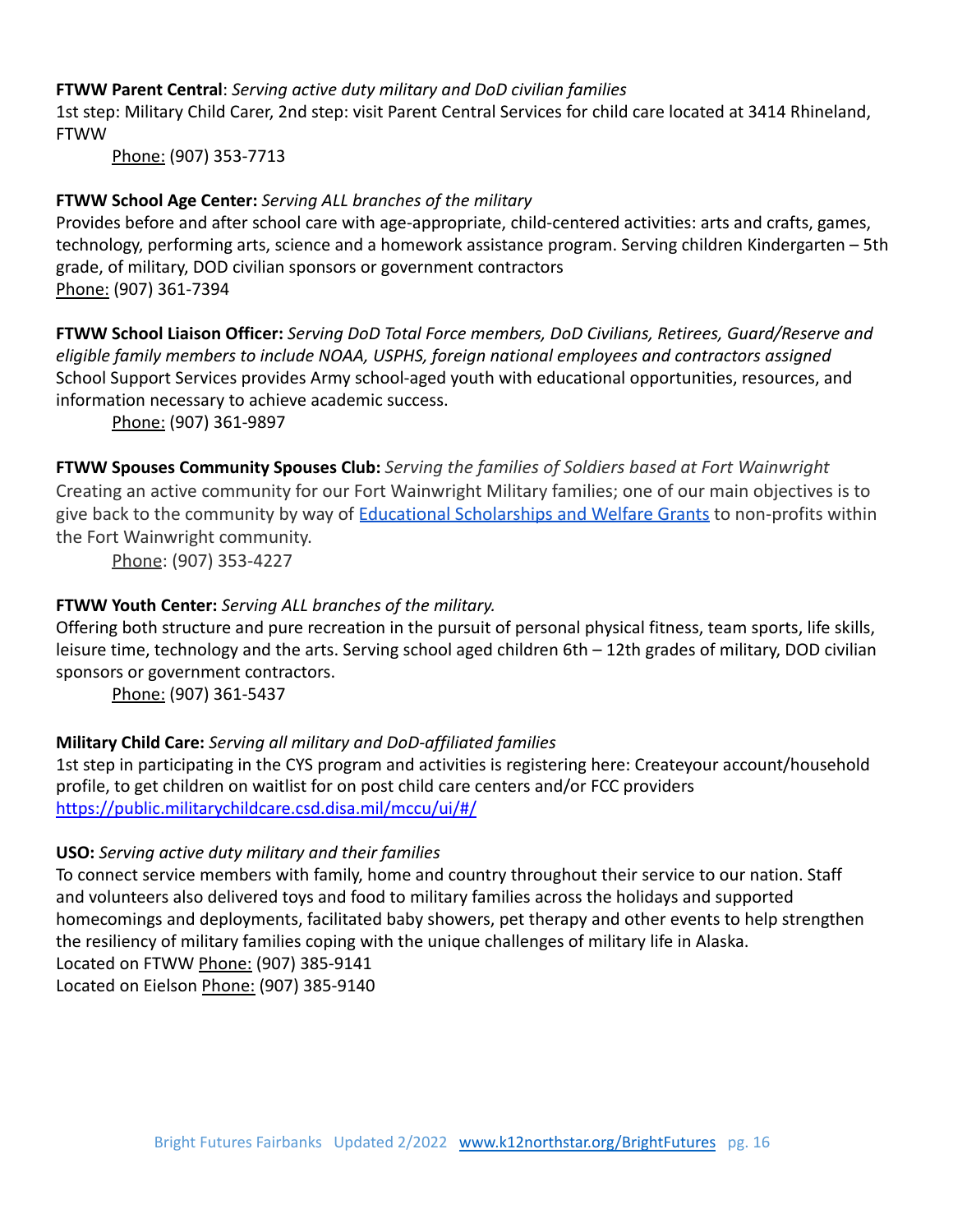# **Transportation Assistance:**

<span id="page-16-0"></span>**Fairbanks North Star Borough Metropolitan Area Commuter System:** The Metropolitan Area Commuter System (MACS) operate four bus routes: the Red Line, Blue Line, Green Line and Purple/Yellow Line. All routes meet in downtown Fairbanks at the Transit Park (501 Cushman Street). See schedules for route times, route map with major bus stop locations and rates.

Phone: (907) 459-1011 Website: [www.co.fairbanks.ak.us](http://www.co.fairbanks.ak.us)

**Van Tran**: Provides transportation services for people with a disability and operating the same hours as the regular MAC system. Please call for more information.

Phone: (907) 459-1324 Website: [www.co.fairbanks.ak.us/transportation](http://www.co.fairbanks.ak.us/transportation)

**Love, INC (In the Name of Christ):** Network of local, Christian churches committed to helping people in need. It operates numerous programs including a Telephone Clearinghouse that connects people in need with community and church resources that can address many different needs, *Transportation Program,* Budget Counseling Program, Furniture Garage, Personal Needs Closet, and Firewood Project.

Phone: (907) 452-3876 Location: 609 3rd St, Fairbanks, AK Website: [www.loveincfairbanks.org](http://www.loveincfairbanks.org)

**Public Health:** Medicaid covered children may be eligible for transportation to medical and mental health appointments. Call public health to request taxi service.

Phone: (907) 451-1635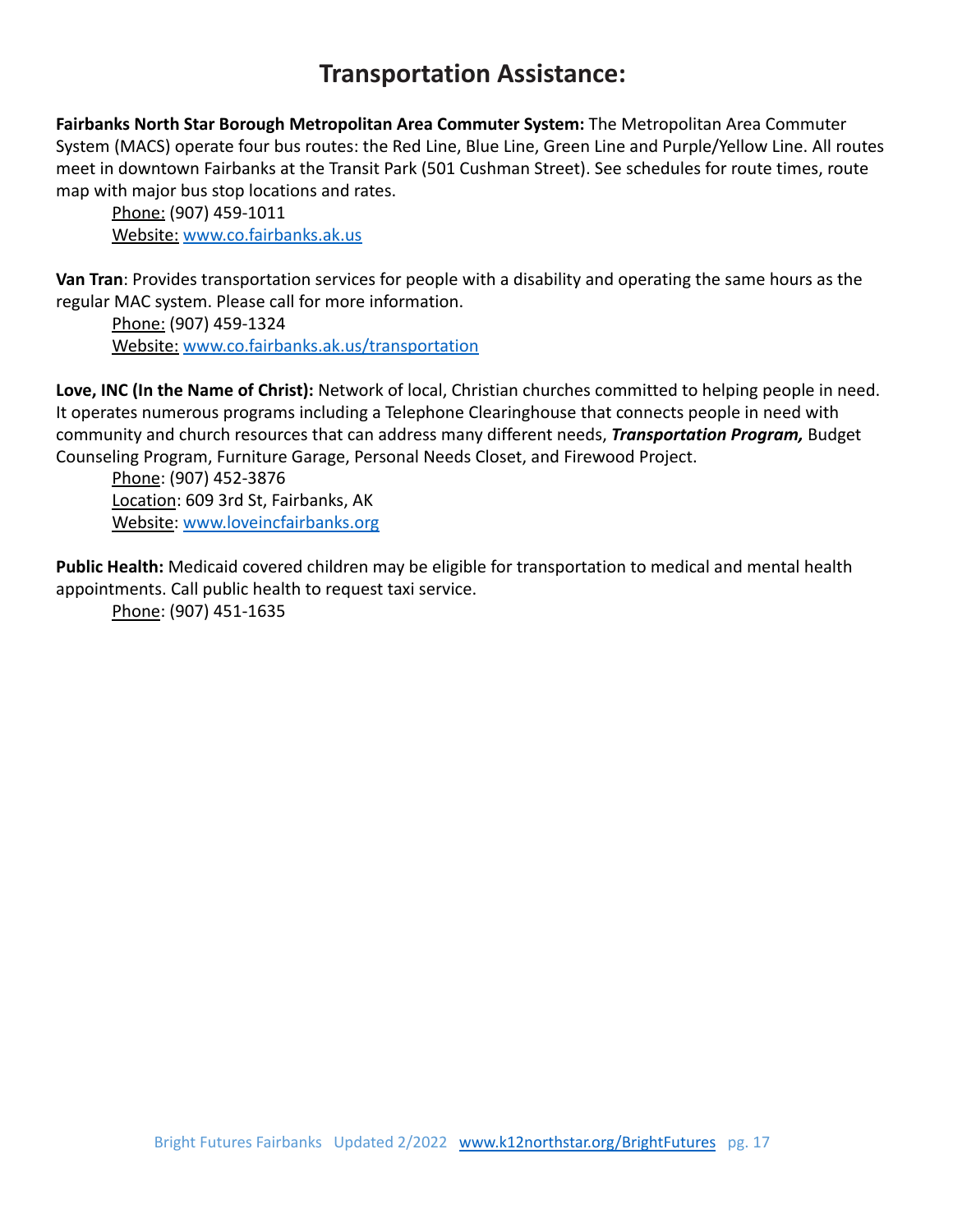# **Youth Programs:**

#### <span id="page-17-0"></span>**4-H Club**

Alaska 4-H welcomes ALL youth in grades K-12, and their families University of Alaska Fairbanks**,** Cooperative Extension State Office Phone: 1-877-520-5211 Email: **[alaska4h@gmail.com](mailto:alaska4h@gmail.com)**

**Alaska Military Youth Academy (AMYA):** Tuition free five-month residential campus located on Joint Base Elmendorf Richardson (JBER) for volunteer Alaskan youth ages 16-18 who are struggling in school or no longer enrolled. Youth can earn 7.5 credits and work towards a GED or high school diploma. AMYA focuses on eight core components: Academic Excellence, Job Skills, Life Coping Skills, Leadership/Followership, Health/Hygiene, Responsible Citizenship, and Service to Community while living in a military style environment. AMYA operates two cycles per year. Youth can only attend and complete one cycle.

Phone: 907-374-7960 Cell: 907-980-9984 Satellite Admissions Office Location: 202 Wien St Fairbanks, AK 99701 Website: [www.akmya.org](http://www.akmya.org)

**Boys & Girls Club:** Provides opportunities for safe recreation and social development for youth ages 7-18. \$50 per year membership. Fairbanks: 800 Cushman St. 457-5223 North Pole: 220 Parkway Dr. 488-7838 Two Rivers: 400 Two Rivers Rd. 488-6616.

Phone: (907) 457-5223 Location: 645 8<sup>th</sup> Ave. Street Fairbanks, AK Website: [www.bgcalaska.org](http://www.bgcalaska.org)

**Big Brothers/Big Sisters of Alaska:** Offers child mentoring/guidance ages 6-16 creates and supports 1:1 mentoring relationships.

Phone: (907) 202-8529 Location: 1949 Gillam Way Suite E Website: <https://bbbsak.org/>

**Fairbanks Native Association Youth and Young Adult Services:**

Phone: (907) 452-6260 Location: 615 Bidwell Avenue, Suite 103 Website: [www.fairbanksnative.org](http://www.fairbanksnative.org)

**Fairbanks North Star Borough Public Libraries:** Provides free access to books and other literary resources, including a children's room with regular programming for youth from birth through teenage years. Phone: Noel Wien Library (907) 459-1020 North Pole Branch Library (907) 488-6101 Location: 1215 Cowles St., Fairbanks, AK 99701 Website: [www.fnsblibrary.org](http://www.fnsblibrary.org)

**Literacy Council of Alaska**: Assists adults with GED studies and college prep. Offers assistance and supportive services to out-of-school youth 16-24 years of age to overcome education and career barriers, obtain job skills, and enroll in training that leads to successful employment.

Phone: (907) 456-6212 Location: 517 Gaffney Road Fairbanks, AK Website: <http://www.literacycouncilofalaska.org> Bright Futures Fairbanks Updated 2/2022 [www.k12northstar.org/BrightFutures](http://www.k12northstar.org/BrightFutures) pg. 18